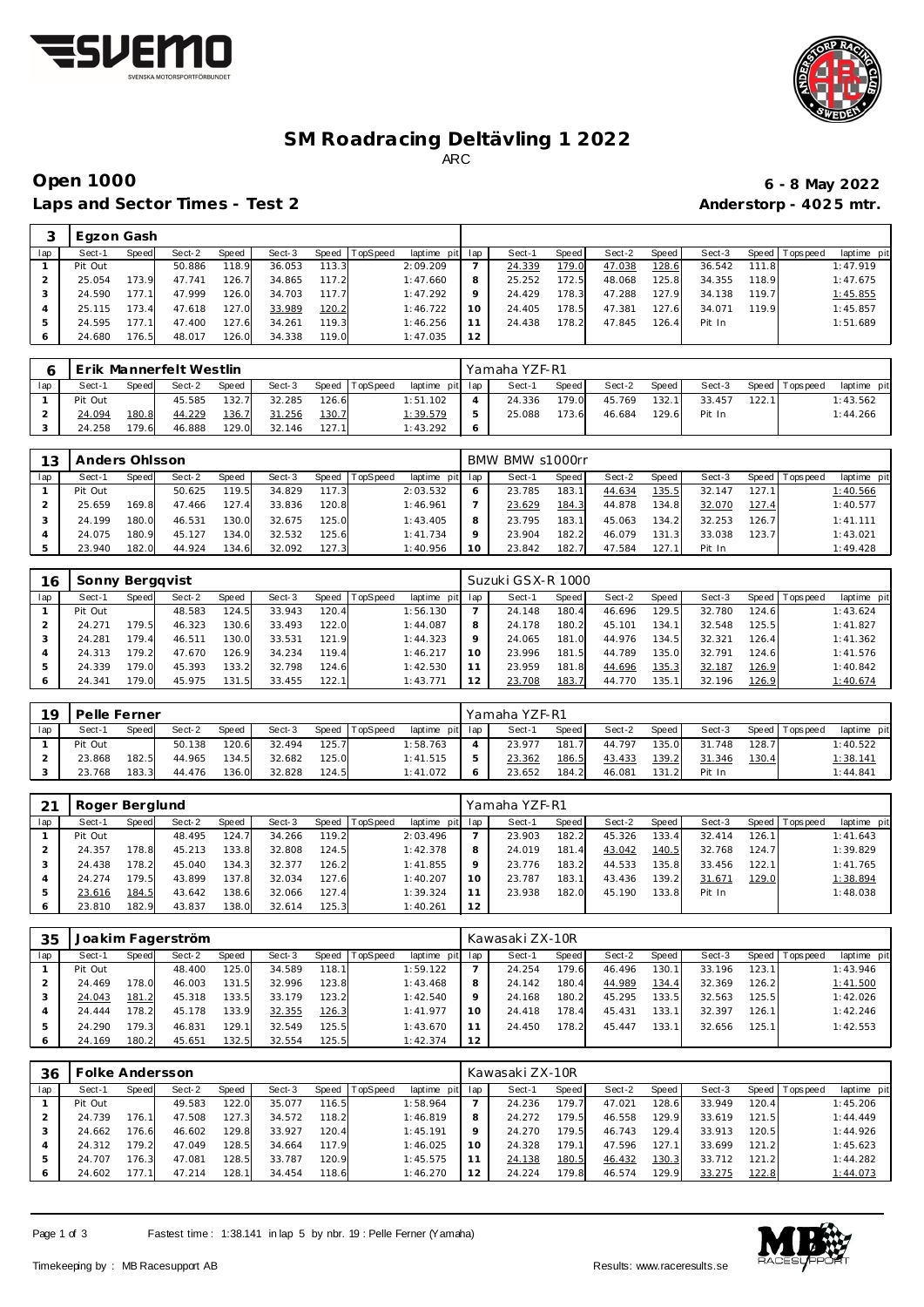



## **SM Roadracing Deltävling 1 2022** ARC

| Open 1000                      | 6 - 8 May 2022         |
|--------------------------------|------------------------|
| Laps and Sector Times - Test 2 | Anderstorp - 4025 mtr. |

| 47  | Premtim Alili |       |        |       |        |       |                |                 | Yamaha YZF-R1     |       |        |       |        |                |             |
|-----|---------------|-------|--------|-------|--------|-------|----------------|-----------------|-------------------|-------|--------|-------|--------|----------------|-------------|
| lap | Sect-′        | Speed | Sect-2 | Speed | Sect-3 |       | Speed TopSpeed | laptime pit lap | Sect-1            | Speed | Sect-2 | Speed | Sect-3 | Speed Topspeed | laptime pit |
|     | Pit Out       |       | 55.187 | 109.6 | 35.957 | 113.6 |                | 2:09.634        | 25.779            | 169.0 | 50.524 | 11971 | Pit In |                | 1:55.251    |
|     |               |       |        |       |        |       |                |                 |                   |       |        |       |        |                |             |
| 54  | Andrée Gruber |       |        |       |        |       |                |                 | Suzuki GSX-R 1000 |       |        |       |        |                |             |

| 54  | Andrée Gruber |       |        |       |        |        |          |             |         | Suzuki GSX-R 1000 |       |        |        |        |       |            |             |
|-----|---------------|-------|--------|-------|--------|--------|----------|-------------|---------|-------------------|-------|--------|--------|--------|-------|------------|-------------|
| lap | Sect-1        | Speed | Sect-2 | Speed | Sect-3 | Speed  | TopSpeed | laptime pit | lap     | Sect-1            | Speed | Sect-2 | Speed  | Sect-3 | Speed | Tops pee d | laptime pit |
|     | Pit Out       |       | 47.155 | 128.3 | 33.525 | 121.9  |          | 1:58.634    |         | 24.001            | 181.5 | 44.942 | 134.61 | 32.438 | 126.0 |            | 1:41.381    |
|     | 24.053        | 181.1 | 47.774 | 126.6 | 35.357 | 115.6  |          | 1:47.184    |         | 23.784            | 183.1 | 45.076 | 134.2  | 33.478 | 122.1 |            | 1:42.338    |
|     | 24.045        | 181.2 | 46.328 | 130.5 | 33.197 | 123.1  |          | 1:43.570    | $\circ$ | 24.126            | 180.6 | 45.844 | 131.9  | 32.902 | 124.2 |            | 1:42.872    |
|     | 24.144        | 180.4 | 45.400 | 133.2 | 32.938 | 124.1  |          | 1:42.482    | 10      | 23.669            | 184.0 | 44.465 | 136.0  | 32.998 | 123.8 |            | 1:41.132    |
|     | 23.728        | 183.6 | 44.841 | 134.9 | 32.665 | 125.11 |          | 1:41.234    |         | 24.023            | 181.3 | 45.393 | 133.2  | 32.597 | 125.3 |            | 1:42.013    |
|     | 24.414        | 178.4 | 44.645 | 135.5 | 33.306 | 122.7  |          | 1:42.365    |         | 23.741            | 183.5 | 44.598 | 135.6  | 32.968 | 123.9 |            | 1:41.307    |

| 60  | Freddie Svensson |       |        |       |        |       |                  |          |         | Honda CBR 1000RR |                    |        |                    |        |       |                   |             |
|-----|------------------|-------|--------|-------|--------|-------|------------------|----------|---------|------------------|--------------------|--------|--------------------|--------|-------|-------------------|-------------|
| lap | Sect-1           | Speed | Sect-2 | Speed | Sect-3 |       | Speed   TopSpeed | laptime  | pit lap | Sect-1           | Speed              | Sect-2 | Speed              | Sect-3 |       | Speed   Tops peed | laptime pit |
|     | Pit Out          |       | 47.838 | 126.4 | 34.255 | 119.3 |                  | 1:57.155 |         | 25.318           | 172.1 <sub>1</sub> | 46.604 | 129.8              | 33.169 | 123.2 |                   | 1:45.091    |
|     | .710<br>24.      | 176.3 | 49.606 | 121.9 | 33.018 | 123.8 |                  | 1:47.334 |         | 24.609           | 177.0              | 46.760 | 129.3              | 32.721 | 124.9 |                   | 1:44.090    |
|     | 24.492           | 77 Q  | 46.866 | 129.0 | 33.734 | 121.1 |                  | 1:45.092 |         | 24.743           | 176.0              | 50.513 | 119.7 <sub>1</sub> | Pit In |       |                   | 1:55.476    |

|     | Danny Edling |       |        |       |        |       |          |             |     | Kawasaki ZX-10R |       |        |        |        |       |                 |             |
|-----|--------------|-------|--------|-------|--------|-------|----------|-------------|-----|-----------------|-------|--------|--------|--------|-------|-----------------|-------------|
| lap | Sect-1       | Speed | Sect-2 | Speed | Sect-3 | Speed | TopSpeed | laptime pit | lap | Sect-1          | Speed | Sect-2 | Speed  | Sect-3 |       | Speed Tops peed | laptime pit |
|     | Pit Out      |       | 49.009 | 123.4 | 33.986 | 120.2 |          | 1:57.206    |     | 24.237          | 179.7 | 46.300 | 130.61 | 32.890 | 124.2 |                 | 1:43.427    |
|     | 25.104       | 173.5 | 50.280 | 120.3 | 34.590 | 118.1 |          | 1:49.974    |     | 24.299          | 179.3 | 46.640 | 129.7  | 32.648 | 125.2 |                 | 1:43.587    |
|     | 24.689       | 176.4 | 46.456 | 130.2 | 33.045 | 123.6 |          | 1:44.190    |     | 24.143          | 180.4 | 45.462 | 133.0  | 32.563 | 125.5 |                 | 1:42.168    |
|     | 24.770       | 175.9 | 47.607 | 127.0 | 33.212 | 123.0 |          | 1:45.589    |     | 24.35'          | 178.9 | 46.785 | 129.31 | Pit In |       |                 | 1:45.176    |

| 63  | Jocke Strömberg |       |        |       |        |         |                 |                 |    | Suzuki GSX-R 1000 |       |        |       |        |       |                 |             |
|-----|-----------------|-------|--------|-------|--------|---------|-----------------|-----------------|----|-------------------|-------|--------|-------|--------|-------|-----------------|-------------|
| lap | Sect-1          | Speed | Sect-2 | Speed | Sect-3 | Speed 1 | <b>TopSpeed</b> | laptime pit lap |    | Sect-1            | Speed | Sect-2 | Speed | Sect-3 |       | Speed Tops peed | laptime pit |
|     | Pit Out         |       | 48.562 | 124.5 | 34.433 | 118.7   |                 | 1:59.698        |    | 24.133            | 180.5 | 45.823 | 132.0 | 32.576 | 125.4 |                 | 1:42.532    |
|     | 24.497          | 177.8 | 46.308 | 130.6 | 33.270 | 122.8   |                 | 1:44.075        |    | 23.947            | 181.9 | 45.845 | 131.9 | 32.697 | 125.0 |                 | 1:42.489    |
|     | 24.070          | 181.0 | 45.260 | 133.6 | 32.505 | 125.7   |                 | 1:41.835        |    | 23.858            | 182.6 | 45.909 | 131.7 | 32.633 | 125.2 |                 | 1:42.400    |
|     | 24.383          | 178.6 | 46.429 | 130.3 | 32.682 | 125.0   |                 | 1:43.494        |    | 24.514            | 177.7 | 46.157 | 131.0 | 32.680 | 125.0 |                 | 1:43.351    |
|     | 24.196          | 180.0 | 45.451 | 133.1 | 32.159 | 127.1   |                 | 1:41.806        | 10 | 24.052            | 181.1 | 45.874 | 131.8 | Pit In |       |                 | 1:50.914    |

| 76  | Björn Enghag |       |        |        |        |       |          |                 | Kawasaki ZX-10R |       |        |       |        |         |            |             |
|-----|--------------|-------|--------|--------|--------|-------|----------|-----------------|-----------------|-------|--------|-------|--------|---------|------------|-------------|
| lap | Sect-1       | Speed | Sect-2 | Speed  | Sect-3 | Speed | TopSpeed | laptime pit lap | Sect-1          | Speed | Sect-2 | Speed | Sect-3 | Speed I | Tops pee d | laptime pit |
|     | Pit Out      |       | 47.635 | 127.0  | 34.063 | 120.0 |          | 1:58.955        | 24.223          | 179.8 | 46.275 | 130.7 | 33.438 | 122.2   |            | 1:43.936    |
|     | 24.661       | 176.6 | 46.371 | 130.4  | 33.289 | 122.7 |          | 1:44.321        | 24.132          | 180.5 | 46.396 | 130.4 | 33.414 | 122.3   |            | 1:43.942    |
|     | 24.291       | 179.3 | 46.438 | 130.2. | 32.958 | 124.0 |          | 1:43.687        | 24.378          | 178.7 | 46.172 | 131.0 | 33.388 | 122.4   |            | 1:43.938    |
|     | 24.032       | 181.3 | 45.605 | 132.6  | 33.153 | 123.2 |          | 1:42.790        | 24.155          | 180.3 | 46.174 | 131.0 | 33.219 | 123.0   |            | 1:43.548    |
|     | 24.181       | 180.1 | 46.302 | 130.6  | 33.874 | 120.6 |          | 1:44.357        | 24.534          | 177.5 | 49.346 | 122.6 | Pit In |         |            | 1:54.114    |

| 83  | Rickard Carlsson |       |        |       |        |       |          |                 |    | Suzuki GSX-R 1000 |         |        |         |        |       |                   |             |
|-----|------------------|-------|--------|-------|--------|-------|----------|-----------------|----|-------------------|---------|--------|---------|--------|-------|-------------------|-------------|
| lap | Sect-1           | Speed | Sect-2 | Speed | Sect-3 | Speed | TopSpeed | laptime pit lap |    | Sect-1            | Speed I | Sect-2 | Speed I | Sect-3 |       | Speed   Tops peed | laptime pit |
|     | Pit Out          |       | 52.483 | 115.2 | 37.051 | 110.3 |          | 2:24.240        |    | 25.592            | 170.2   | 49.630 | 121.9   | 36.231 | 112.8 |                   | 1:51.453    |
|     | 26.066           | 167.1 | 49.644 | 121.8 | 37.423 | 109.2 |          | 1:53.133        |    | 25.619            | 170.0   | 50.436 | 119.9   | 37.053 | 110.3 |                   | 1:53.108    |
|     | 25.994           | 167.6 | 50.421 | 120.0 | 37.009 | 110.4 |          | 1:53.424        |    | 25.926            | 168.0   | 49.726 | 121.6   | 37.386 | 109.3 |                   | 1:53.038    |
|     | 26.779           | 162.7 | 50.136 | 120.6 | 36.594 | 111.7 |          | 1:53.509        |    | 26.184            | 166.4   | 49.786 | 121.5   | 36.921 | 110.7 |                   | 1:52.891    |
|     | 26.149           | 166.6 | 49.634 | 121.9 | 36.624 | 111.6 |          | 1:52.407        | 10 | 25.979            | 167.7   | 49.498 | 122.2   | 37.156 | 110.0 |                   | 1:52.633    |

| 84  |         | eif Johansson. |        |       |        |       |                |                 |                 | Yamaha YZF-R1 |       |        |               |        |       |                 |             |
|-----|---------|----------------|--------|-------|--------|-------|----------------|-----------------|-----------------|---------------|-------|--------|---------------|--------|-------|-----------------|-------------|
| lap | Sect-1  | Speed          | Sect-2 | Speed | Sect-3 |       | Speed TopSpeed | laptime pit lap |                 | Sect-1        | Speed | Sect-2 | Speed         | Sect-3 |       | Speed Tops peed | laptime pit |
|     | Pit Out |                | 48.809 | 123.9 | 34.025 | 120.1 |                | 1:55.998        | 6               | 24.788        | 175.7 | 45.558 | 132.8         | 33.140 | 123.3 |                 | 1:43.486    |
|     | 24.482  | 177.9          | 46.674 | 129.6 | 33.611 | 121.6 |                | 1:44.767        |                 | 24.095        | 180.8 | 44.681 | 135.4         | 32.878 | 124.3 |                 | 1:41.654    |
|     | 25.067  | 173.8          | 45.457 | 133.0 | 33.319 | 122.6 |                | 1:43.843        | 8               | 23.914        | 182.2 | 47.349 | 127.          | 33.129 | 123.3 |                 | 1:44.392    |
|     | 24.193  | 180.11         | 47.009 | 128.7 | 34.705 | 117.7 |                | 1:45.907        | Q               | 24.101        | 180.7 | 46.175 | 131<br>$\cap$ | Pit In |       |                 | 1:46.195    |
|     | 25.160  | 173.1          | 46.708 | 129.5 | 33.665 | 121.4 |                | 1:45.533        | 10 <sup>°</sup> |               |       |        |               |        |       |                 |             |

| 93  | Patrik Andersson |       |        |       |        |       |                |                 |    |        |              |        |       |        |       |                   |             |
|-----|------------------|-------|--------|-------|--------|-------|----------------|-----------------|----|--------|--------------|--------|-------|--------|-------|-------------------|-------------|
| lap | Sect-1           | Speed | Sect-2 | Speed | Sect-3 |       | Speed TopSpeed | laptime pit lap |    | Sect-1 | Speed I      | Sect-2 | Speed | Sect-3 |       | Speed   Tops peed | laptime pit |
|     | Pit Out          |       | 47.684 | 126.8 | 33.465 | 122.1 |                | 1:56.521        |    | 23.673 | 184.0        | 44.863 | 134.8 | 33.090 | 123.5 |                   | 1:41.626    |
|     | 23.950           | 181.9 | 45.847 | 131.9 | 33.489 | 122.0 |                | 1:43.286        |    | 23.989 | 181.6        | 45.009 | 134.4 | 32.974 | 123.9 |                   | 1:41.972    |
|     | 23.756           | 183.4 | 45.089 | 134.1 | 33.198 | 123.1 |                | 1:42.043        |    | 23.550 | 185.0        | 44.756 | 135.1 | 33.105 | 123.4 |                   | 1: 41.411   |
|     | 23.854           | 182.6 | 45.214 | 133.8 | 33.218 | 123.0 |                | 1:42.286        |    | 23.420 | <u>186.0</u> | 48.400 | 125.0 | Pit In |       |                   | 1:49.060    |
|     | 23.631           | 184.3 | 44.830 | 134.9 | 32.856 | 124.4 |                | 1:41.317        | 10 |        |              |        |       |        |       |                   |             |

Page 2 of 3 Fastest time: 1:38.141 in lap 5 by nbr. 19 : Pelle Ferner (Yamaha)